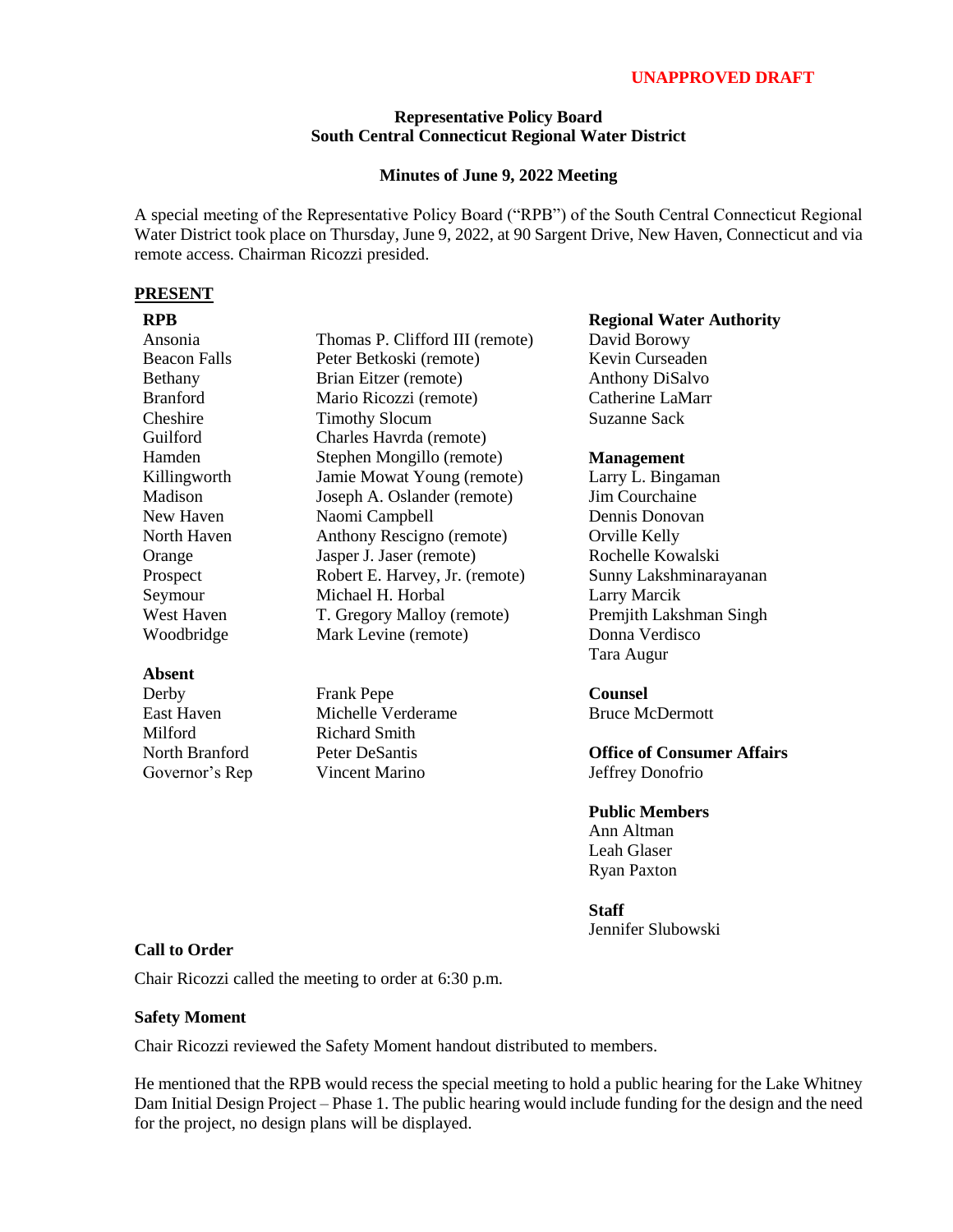At 6:35 p.m., on motion made by Mr. Rescigno, seconded by Ms. Young, the RPB voted to recess the meeting to hold the public hearing for the Lake Whitney Dam and Spillway Initial Design – Phase 1, with 74 total weighted votes cast in the affirmative

| Ansonia (3)          | Ave    | Guilford (4)            | Aye    | No. Haven $(5)$ | Aye    |
|----------------------|--------|-------------------------|--------|-----------------|--------|
| Beacon Falls (0) Aye |        | Hamden $(10)$           | Ave    | Orange $(3)$    | Aye    |
| Bethany (5)          | Aye    | Killingworth (2) Aye    |        | Prospect $(1)$  | Aye    |
| Branford (6)         | Aye    | Madison (6)             | Aye    | Seymour $(1)$   | Aye    |
| Cheshire $(4)$       | Aye    | Milford $(10)$          | Absent | West Haven (8)  | Ave    |
| Derby $(2)$          | Absent | New Haven $(13)$ Aye    |        | Woodbridge (3)  | Ave    |
| East Haven (6)       | Absent | No. Branford (8) Absent |        | Gov. Rep. $(1)$ | Absent |

At 7:38 p.m., the RPB special meeting reconvened.

Chair Ricozzi thanked RPB members and members of the public for attending. He stated that the first item of action was the Final Decision, Findings of Fact and Conclusions of Law of the Representative Policy Board (Findings of Fact) for the Application for the Lake Whitney Dam and Spillway Initial Design Project – Phase 1. Chair Ricozzi reminded members that the Application was completed using the expedited process. The Findings of Fact was drafted using standard language that was previously sent to members, the OCA, and counsel for review. He stated that information from the public hearing would be inserted, and if found to be acceptable in the form and format presented then the RPB would vote to approve a resolution.

After discussion, Ms. Campbell moved for approval of the following resolution:

**WHEREAS,** the Regional Water Authority ("RWA"), on May 16, 2022, filed an Application to the Representative Policy Board ("RPB") for approval of the Lake Whitney Dam and Spillway Initial Design Project – Phase 1 ("Application"); and

**WHEREAS**, the RPB Finance Committee reviewed the Application and recommended to the RPB Chairman, under the RWA's expedited process, that it be accepted as complete and scheduled a public hearing on June 9, 2022 at 6:30 pm; and

**WHEREAS,** the RPB held a public hearing for the Application on June 9, 2022 at 6:30 pm; and

**WHEREAS,** the proposed Findings of Fact, Conclusions of Law and Final Decision of the Representative Policy Board, with respect to the South Central Connecticut Regional Water Authority's Application, which copy is attached hereto, be and hereby is approved as revised and discussed at the meeting; and

**WHEREAS**, the RPB concluded that the Application and the proposed action is necessary and consistent with the policies and mission of the South Central Connecticut Regional Water Authority, is not likely to have adverse effects on the environment, and is in the public interest.

**NOW THEREFORE BE IT RESOLVED**, that the RPB hereby approves the Authority's Application for the Lake Whitney Dam and Spillway Initial Design Project – Phase 1, No. 22-02, filed May 16, 2022, in accordance with Section 19 of Connecticut Special Act 77-98, as amended.

Mr. Harvey seconded the motion and the RPB adopted the motion with 74 total weighted votes cast in the affirmative.

| Ansonia (3)          | Ave | Guilford (4)         | Ave    | No. Haven $(5)$ | Aye |
|----------------------|-----|----------------------|--------|-----------------|-----|
| Beacon Falls (0) Aye |     | Hamden $(10)$        | Ave    | Orange $(3)$    | Aye |
| Bethany (5)          | Ave | Killingworth (2) Aye |        | Prospect $(1)$  | Aye |
| Branford (6)         | Ave | Madison (6)          | Ave    | Seymour $(1)$   | Aye |
| Cheshire $(4)$       | Ave | Milford $(10)$       | Absent | West Haven (8)  | Aye |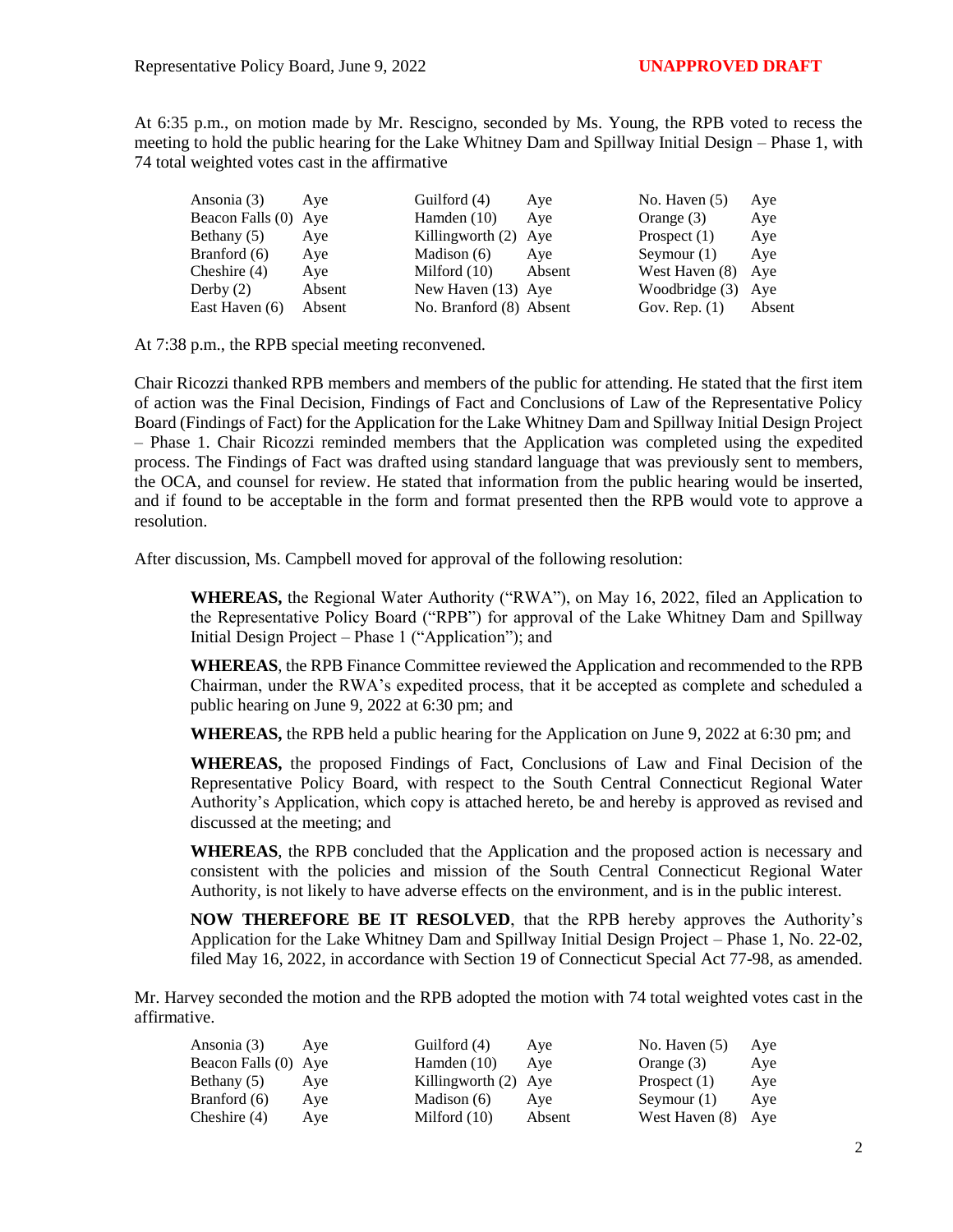| Derby $(2)$           | Absent | New Haven (13) Aye      | Woodbridge (3) Aye |        |
|-----------------------|--------|-------------------------|--------------------|--------|
| East Haven (6) Absent |        | No. Branford (8) Absent | Gov. Rep. $(1)$    | Absent |

Mr. Slocum moved for approval of the following resolution:

**WHEREAS,** the South Central Connecticut Regional Water Authority (the "Authority") proposes to issue its Bonds which may be issued as Project Loan Obligations delivered to the State of Connecticut or as obligations issued pursuant to the federal Water Infrastructure Finance and Innovation Act (the "Bonds") in accordance with Special Act 77-98, as amended, of the General Assembly of the State of Connecticut (the "Act") and the Water System Revenue Bond Resolution, General Bond Resolution, adopted by the Authority and approved by the Representative Policy Board of the South Central Connecticut Regional Water District (the "RPB") on July 31, 1980, as amended and supplemented (the "General Bond Resolution"); and

**WHEREAS,** the Act authorizes the Authority to issue its bonds from time to time but subject to the approval of the RPB;

## **NOW THEREFORE BE IT RESOLVED THAT:**

1. The RPB hereby approves the issuance of the Authority's Bonds in an aggregate principal amount not to exceed Six Million Twenty Thousand Dollars (\$6,020,000) and further resolved;

2. The Bonds may be issued as obligations in one or more series pursuant to the General Bond Resolution and a supplemental resolution that may be adopted by the Authority for each series of Bonds, each of which shall specify the amount of the Bonds, the purposes for which the Bonds are to be issued, the date or dates, maturities, sinking fund installments if any, interest rates, series, denominations, form, redemption prices, security provisions and such other details of the Bonds as the Authority shall determine in accordance with the limits established by the General Bond Resolution and hereby and further resolved;

3. The purposes of the Bonds shall be to finance or refinance the cost of the design of the Lake Whitney Dam and Spillway Improvements (the "Project") to provide funds for deposit to the Capital Contingency Fund, Debt Reserve Fund, and Operating Reserve Fund, as necessary pursuant to the General Bond Resolution and as permitted by the Internal Revenue Code of 1986, as amended and to pay costs of issuance and further resolved;

4. The Bonds may be sold by negotiation as serial or term bonds with stated maturities and may be sold in a private or direct placement to a bank, the State of Connecticut or the United States of America.

Mr. Malloy seconded the motion. The Chair called for the vote and the RPB adopted the motion with 74 total weighted votes cast in the affirmative.

| Ansonia (3)          | Ave    | Guilford (4)            | Aye    | No. Haven $(5)$  | Aye    |
|----------------------|--------|-------------------------|--------|------------------|--------|
| Beacon Falls (0) Aye |        | Hamden $(10)$           | Ave    | Orange $(3)$     | Aye    |
| Bethany (5)          | Aye    | Killingworth (2) Aye    |        | Prospect $(1)$   | Aye    |
| Branford (6)         | Aye    | Madison $(6)$           | Aye    | Seymour $(1)$    | Aye    |
| Cheshire $(4)$       | Aye    | Milford $(10)$          | Absent | West Haven (8)   | Ave    |
| Derby $(2)$          | Absent | New Haven (13) Aye      |        | Woodbridge $(3)$ | Ave    |
| East Haven (6)       | Absent | No. Branford (8) Absent |        | Gov. Rep. $(1)$  | Absent |

Chair Ricozzi recognized Mr. Marcik for his participation in the public hearing.